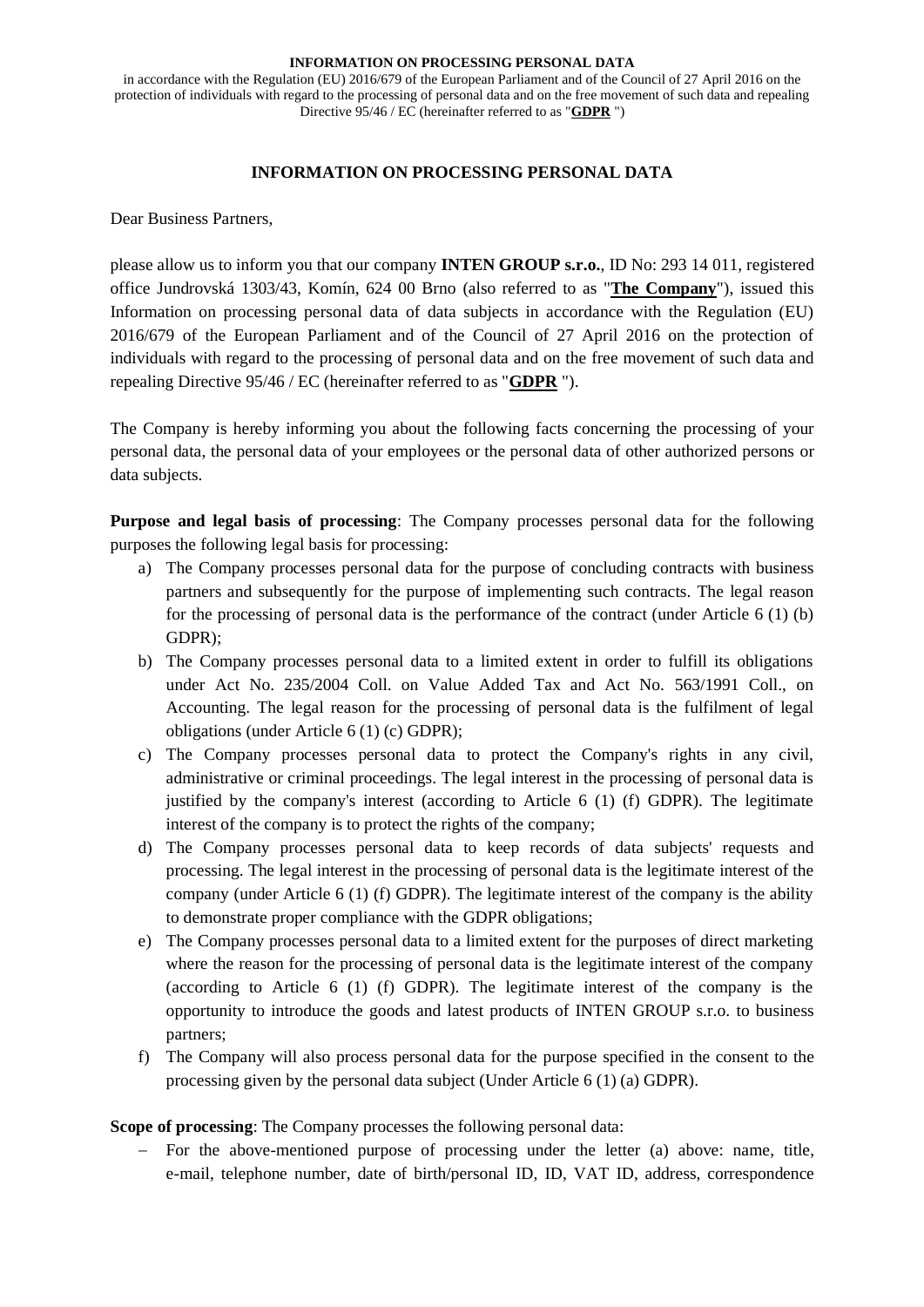in accordance with the Regulation (EU) 2016/679 of the European Parliament and of the Council of 27 April 2016 on the protection of individuals with regard to the processing of personal data and on the free movement of such data and repealing Directive 95/46 / EC (hereinafter referred to as "**GDPR** ")

address, billing address, bank account number, telephone number, agent information- name, title, date of birth/personal ID, permanent address, phone number, e-mail, legal representation title.

- − For the above-mentioned purpose of processing under the letter (b) above: tax and accounting documents including records.
- − For the above-mentioned purpose of processing under the letter (c) above: name, title, e-mail, telephone number, date of birth/personal ID, ID, VAT number, address, correspondence address, billing address, bank account number, information on received and executed payments, agent information - name, title, date of birth/personal ID, phone number, e-mail, legal representation title.
- − For the above-mentioned purpose of processing under the letter (d) above: name, title, e-mail, telephone number, address, correspondence address, date of birth/personal ID, application for the exercise of one of the rights guaranteed by the GDPR, information on the processing of the application, mutual communication, agent information- name, surname, title, date of birth/personal ID, permanent address, passport number, phone number, e-mail, legal representation title.
- − For the above-mentioned purpose of processing under the letter (e) above: name, title, e-mail, telephone number, address, information about subscribed services.
- − For the above-mentioned purpose of processing under the letter (f) above: personal data specified in the consent to the processing given by the personal data subject.

Personal data can also be accessed by the suppliers of internal IT systems and applications (hereinafter **"suppliers"**). These are not allowed to use personal data processed in any way. However, they may have access to the data based on the nature of the administration or maintenance of internal IT systems and applications. However, all suppliers are bound by the obligation of confidentiality.

**Security of processing of personal data**: The Company protects personal data and its processing:

Taking into account the state of the art, the costs of implementation and the nature, scope, context and purposes of processing as well as the risk of varying likelihood and severity for the rights and freedoms of natural persons, the company has taken appropriate technical and organizational measures. This includes, in particular, the protection of passwords, encryption, firewalls, antivirus, detection of penetration into the system, detection of possible anomalies and access control for our employees. The Company guarantees the protection of the processed personal data by the security measures specified in Article 32 of the General Regulation on the Protection of Personal Data.

**Recipient of personal data**: Personal data will not be passed on to any third party, except personal data processed for the fulfilment of obligations under special legal regulations, which the company transfers to state authorities or other competent authorities only in cases where the law so requires.

**Transmission of personal data to a third country or international organization**: The Company does not transfer personal data to a third country or to international organizations.

**Contact details of the administrator representative**: Contact details of the administrator are INTEN GROUP s.r.o., registered office Jundrovská 1303/43, Komín, 624 00 Brno. In case of any questions,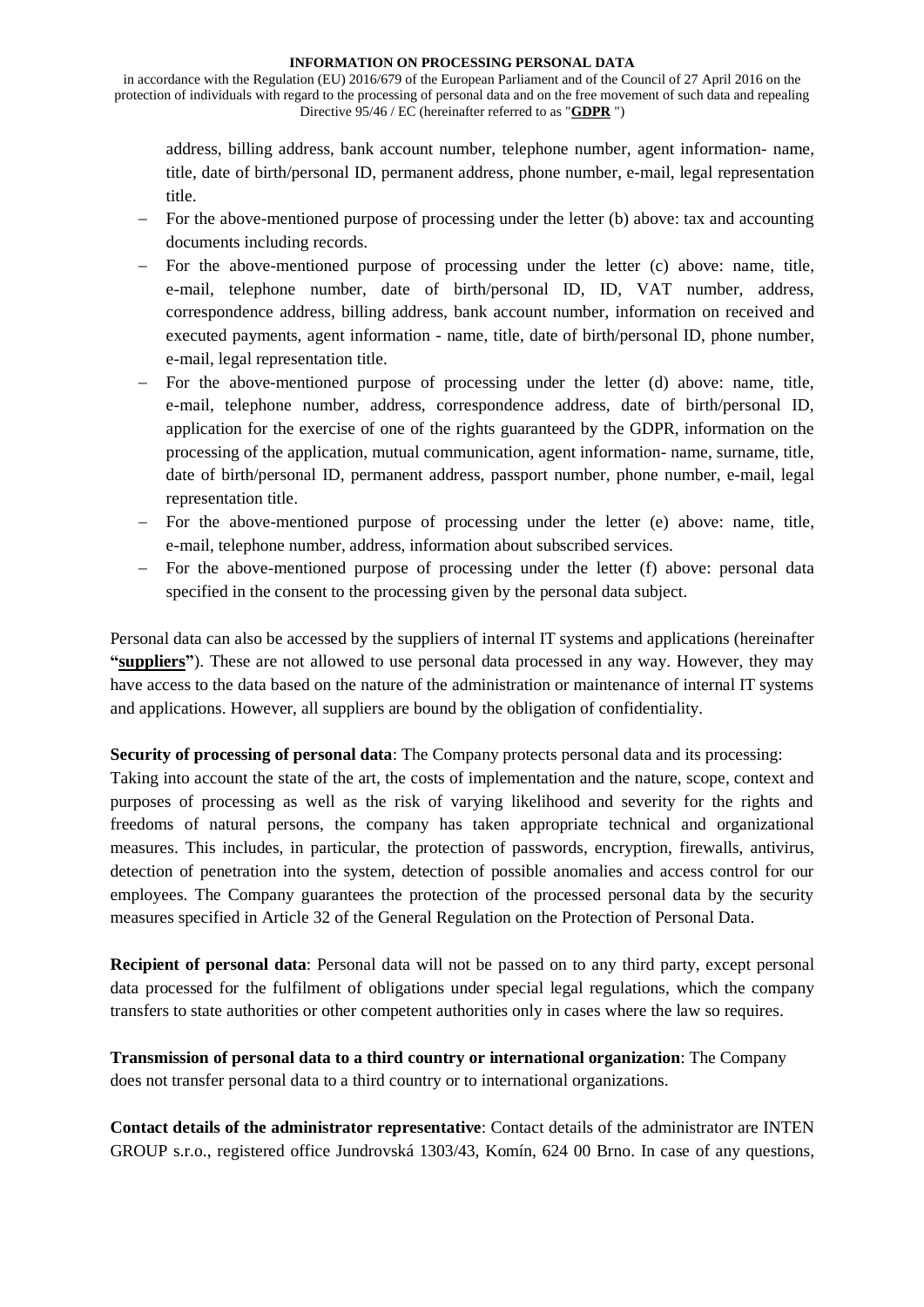in accordance with the Regulation (EU) 2016/679 of the European Parliament and of the Council of 27 April 2016 on the protection of individuals with regard to the processing of personal data and on the free movement of such data and repealing Directive 95/46 / EC (hereinafter referred to as "**GDPR** ")

comments or complaints, you can contact the contact person of the administrator by e-mail: eva.dolezalova@intengroup.cz

**Supervisory Authority**: The Supervisory Authority for personal data protection is **The Office for Personal Data Protection** located at Pplk. Sochora 27, 170 00 Prague 7, e-mail: posta@uoou.cz, telephone No.: +420234665111. If you are certain that the controller is acting unlawfully in the processing of personal data, or if you believe that any of the above rights has been violated, you have the opportunity to contact the above supervisor for your complaint.

### **II. ADDITIONAL INFORMATION FOR THE DATA SUBJECT**

**The period for which personal data will be stored**: The personal data are processed by The Company for the duration of the contractual relationship and subsequently for a maximum of 10 years after the termination of the contractual relationship. The personal data processed for the fulfilment of the obligations under the special legal regulations are processed by the Company for the period stipulated by these legal regulations.

**Consequences of failure to provide personal data**: If the data subject does not provide identification and address data, it will not be possible to enter into a contract with the data subject and provide services to the data subject. If the entity does not provide or consent to the processing of electronic contact details, this may affect the level of service and scale provided by the company.

**Rights of the data subject**: The data subject has:

# − **The right of access to personal data**

The data subject has the right to obtain a confirmation from the company whether the personal data concerning him / her are processed or not and, if so, he / she has the right to access these personal data and the following information: a) purpose of the processing; (b) the categories of personal data concerned; (c) the recipients whose personal data has been or will be made available; (d) the scheduled time for which the personal data will be stored; (e) the existence of right to require that the company repairs or erases personal data or restricts their processing, or to object to such processing; (f) the right to lodge a complaint with the Supervisory Authority; (g) all available information on the source of personal data, if not obtained from the data subject; h) the fact that automated decision making is taking place, including profiling. The data subject also has the right to obtain a copy of the processed personal data.

# − **The right to repair personal data**

The data subject has the right to correct the inaccurate personal data concerning him or her without undue delay or supplemented incomplete personal data.

# − **The right to delete personal data**

The data subject shall have the right to delete the personal data relating to him without undue delay if: (a) personal data are no longer needed for the purposes for which they were collected or otherwise processed; (b) the data subject withdraws the consent on the basis of which the data has been processed and there is no further legal reason for processing; (c) the data subject objects to the processing and there are no overriding legitimate reasons for processing; (d)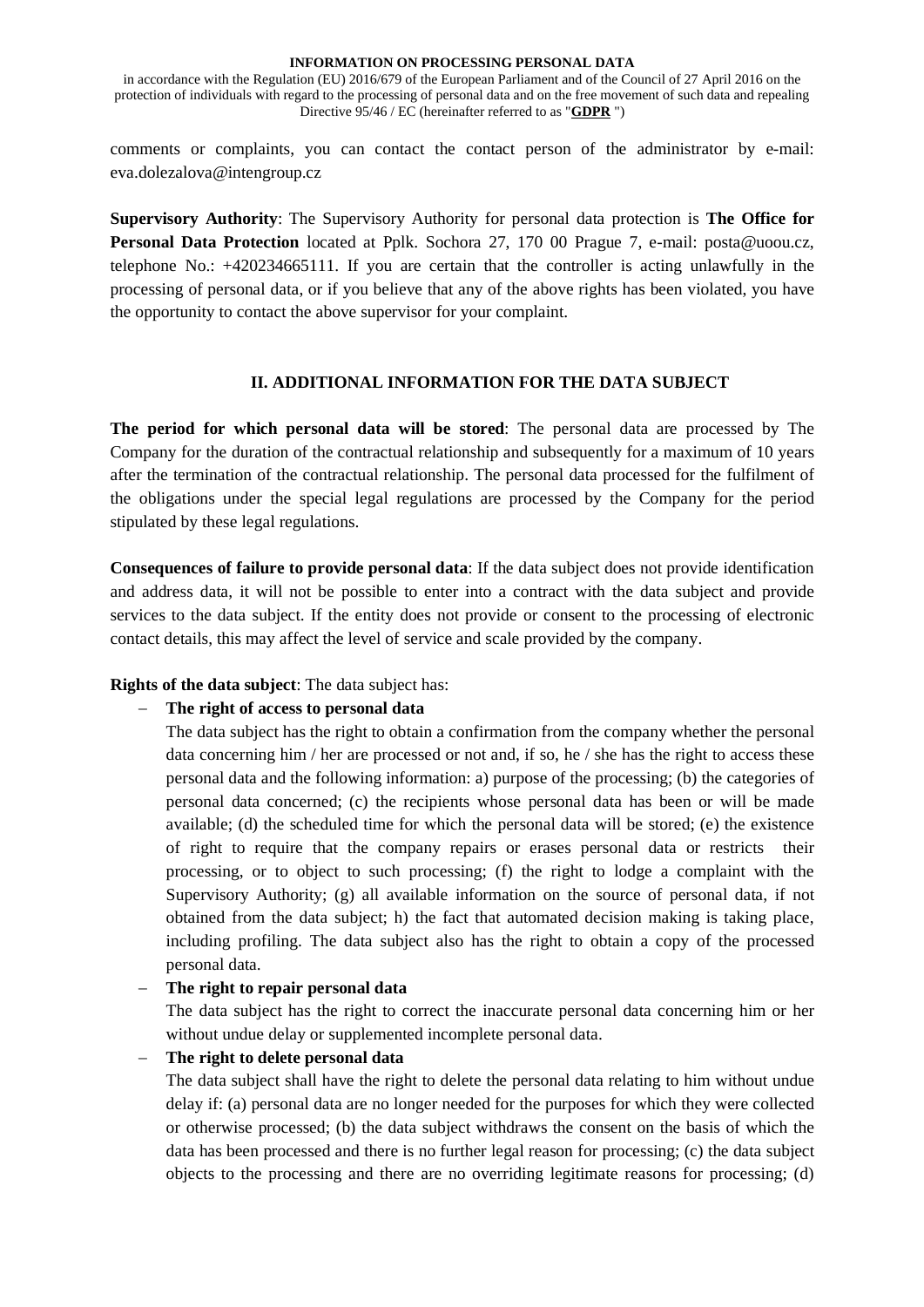in accordance with the Regulation (EU) 2016/679 of the European Parliament and of the Council of 27 April 2016 on the protection of individuals with regard to the processing of personal data and on the free movement of such data and repealing Directive 95/46 / EC (hereinafter referred to as "**GDPR** ")

personal data have been processed unlawfully; (e) personal data must be erased in order to comply with a legal obligation laid down in Union or Czech law; (f) personal data were gathered in connection with the provision of information society services.

The right of cancellation does not apply if the processing is necessary to fulfill legal obligations, to determine, to exercise or to defend legal claims and other cases of determination in the Regulation.

### − **The right to limit the processing**

The data subject has the right to restrict the processing, in any of the following cases: (a) the data subject disclaims the accuracy of the personal data for the time necessary for the company to verify the accuracy of the personal data; (b) the processing is unlawful and the data subject refuses the deletion of personal data and instead requests restrictions on its use; (c) the company no longer needs personal data for processing but the data subject is required to identify, exercise or defend legal claims; (d) the data subject has objected to processing until it has been ascertained whether the legitimate reasons for the company outweigh the legitimate reasons for the data subject.

### − **The right to object to processing**

The data subject has the right, at any time, to object at any time to the processing of personal data concerning him / her which the company processes because of his / her legitimate interest. In such a case, the company does not process personal data unless it can prove that there are serious legitimate reasons for processing that outweigh the interests or rights and freedoms of the data subject or for the determination, exercise or defense of legal claims.

### − **The right to data portability**

The data subject has the right to obtain personal data relating to him provided by the company in a structured, commonly used and machine-readable format, and the right to pass on that data to another controller without the company providing the personal data being prevented from doing so if: (a) the processing is based on consent and (b) the processing is done in an automated manner. In exercising its right to data portability, the data subject has the right to have personal data transmitted directly by one administrator to the other's administrator if this is technically feasible.

### − **The right to withdraw consent**

The data subject has the right to consent to the processing of personal data that is not necessary to fulfill the contract or is not necessary to meet the legal obligations of the company at any time in writing, by sending a disagreement with the processing of personal data to the e-mail address eva.dolezalova@intengroup.cz

### **The right to file a complaint with the Supervisory Authority**

If the data subject considers that the company does not process its personal data legally, it has the right to file a complaint with the Supervisory Authority.

# − **The right to information about the repair/deletion of personal data or the limitation of processing**

The company is required to notify individual recipients to whom personal data has been made available of any repairs or deletions of personal data or processing restrictions, except when this proves to be impossible or requires unreasonable effort. If the data subject requests it, the company shall inform the data subject about these recipients.